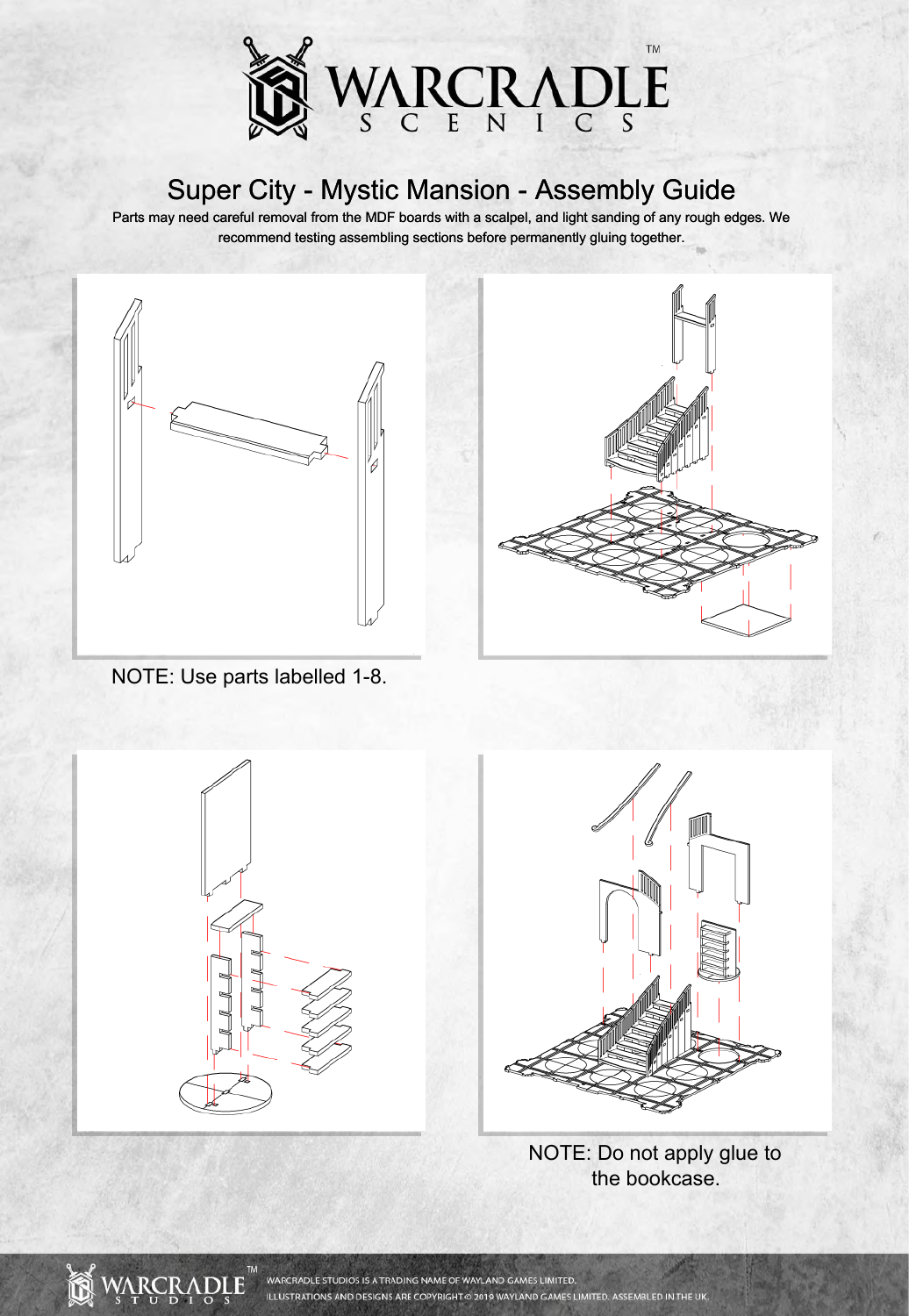![](_page_1_Picture_0.jpeg)

Parts may need careful removal from the MDF boards with a scalpel, and light sanding of any rough edges. We recommend testing assembling sections before permanently gluing together.

![](_page_1_Picture_3.jpeg)

![](_page_1_Picture_4.jpeg)

![](_page_1_Picture_5.jpeg)

![](_page_1_Picture_6.jpeg)

![](_page_1_Picture_7.jpeg)

WARCRADLE STUDIOS IS A TRADING NAME OF WAYLAND GAMES LIMITED. ILLUSTRATIONS AND DESIGNS ARE COPYRIGHT @ 2019 WAYLAND GAMES LIMITED. ASSEMBLED IN THE UK.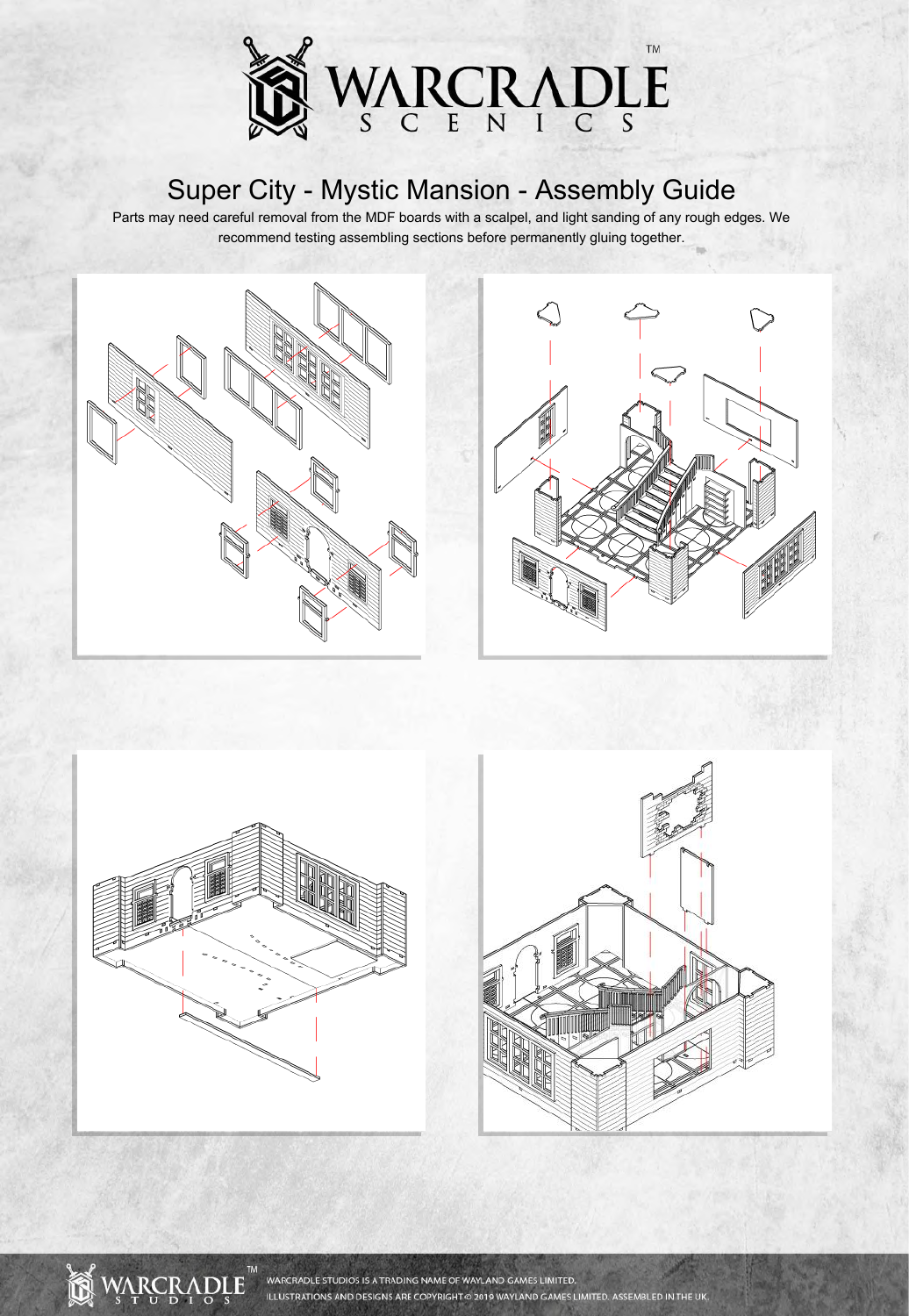![](_page_2_Picture_0.jpeg)

![](_page_2_Picture_3.jpeg)

![](_page_2_Figure_4.jpeg)

NOTE: Only apply glue to face X.

![](_page_2_Picture_6.jpeg)

NOTE: Do not use glue.

![](_page_2_Picture_8.jpeg)

![](_page_2_Picture_9.jpeg)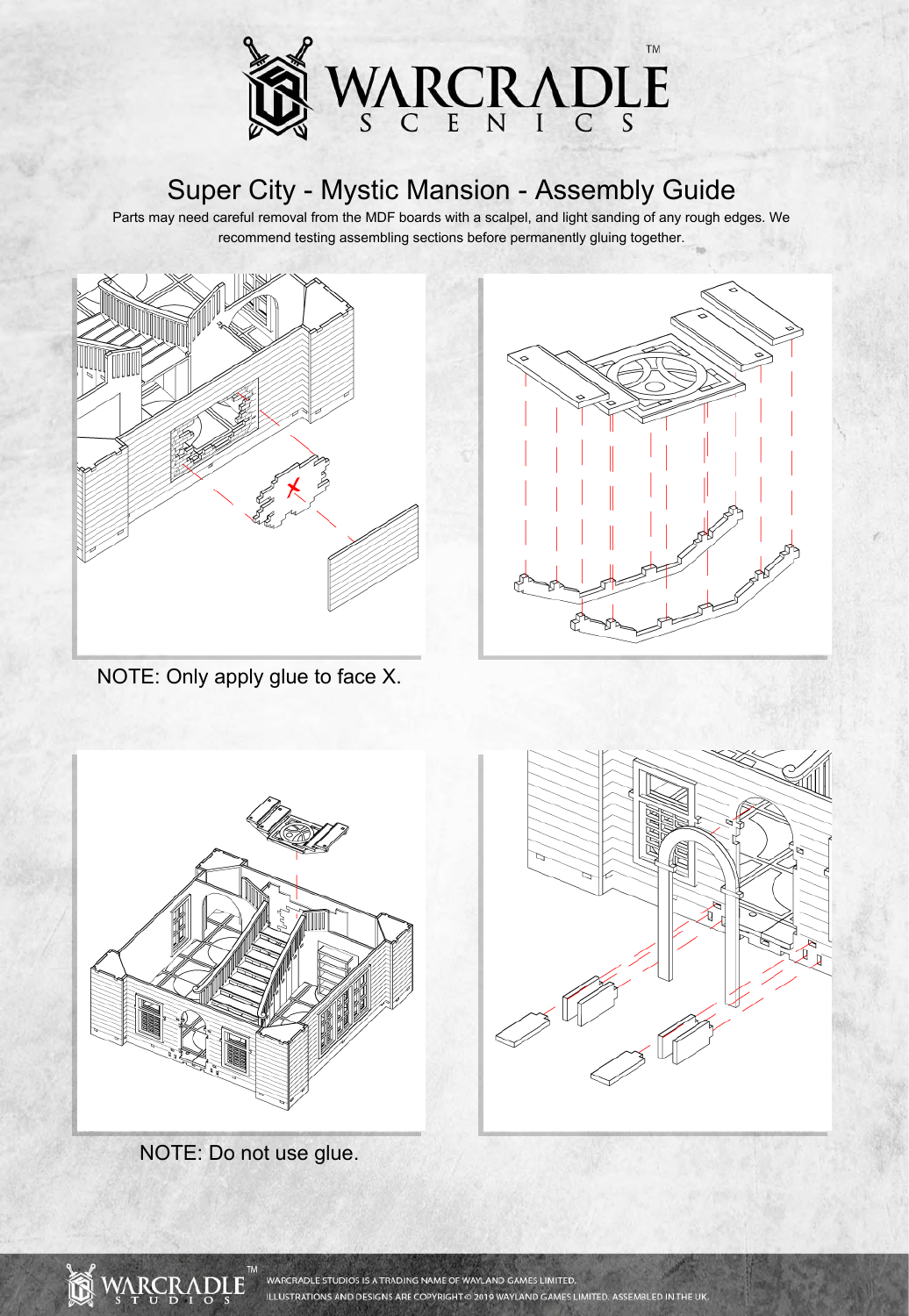![](_page_3_Picture_0.jpeg)

![](_page_3_Picture_3.jpeg)

![](_page_3_Picture_4.jpeg)

![](_page_3_Picture_5.jpeg)

NOTE: Slot the door in place, without gluing.

![](_page_3_Picture_7.jpeg)

![](_page_3_Figure_8.jpeg)

![](_page_3_Picture_9.jpeg)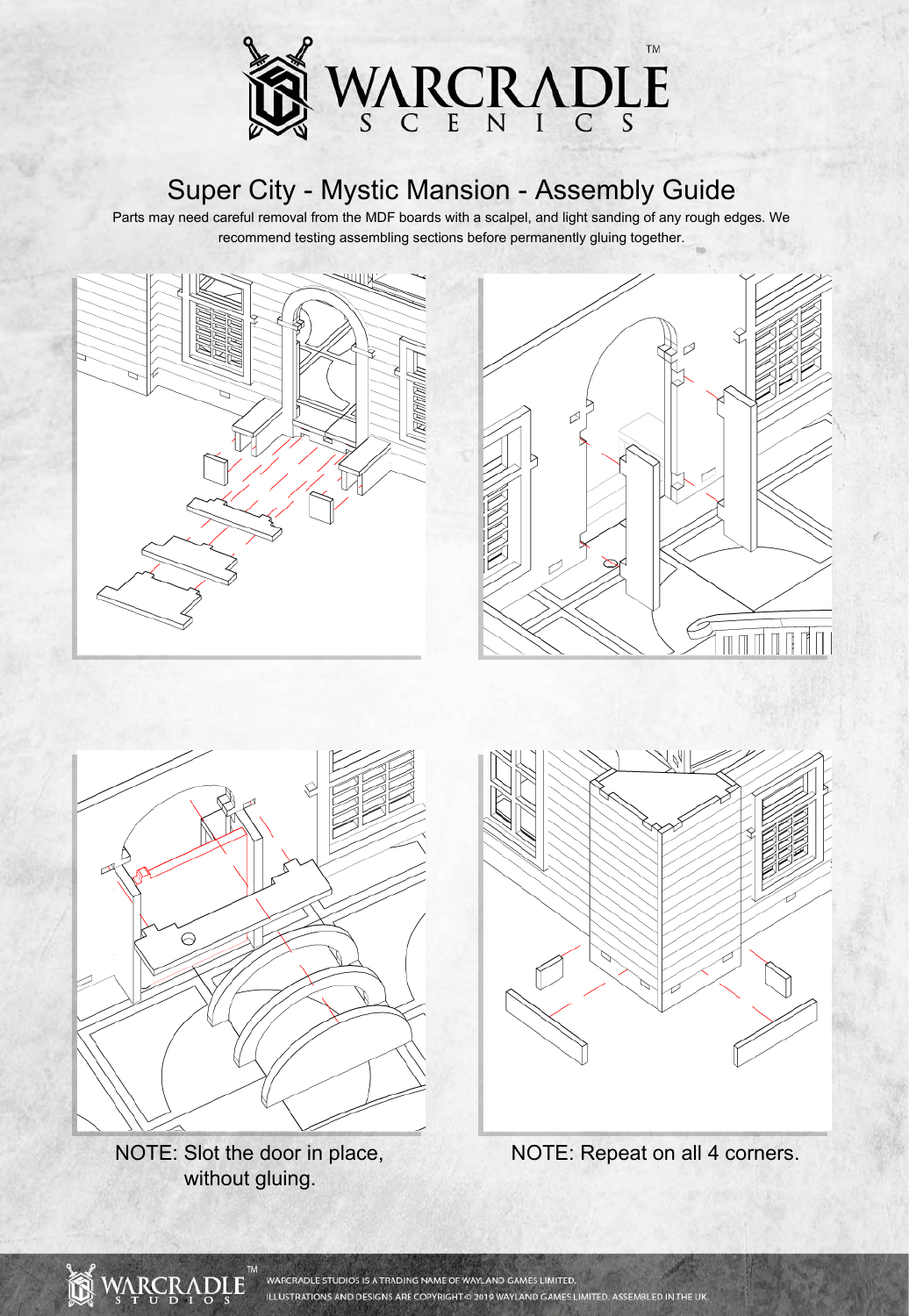![](_page_4_Picture_0.jpeg)

Parts may need careful removal from the MDF boards with a scalpel, and light sanding of any rough edges. We recommend testing assembling sections before permanently gluing together.

![](_page_4_Picture_3.jpeg)

![](_page_4_Picture_4.jpeg)

![](_page_4_Picture_5.jpeg)

WARCRADLE STUDIOS IS A TRADING NAME OF WAYLAND GAMES LIMITED.

ILLUSTRATIONS AND DESIGNS ARE COPYRIGHT @ 2019 WAYLAND GAMES LIMITED. ASSEMBLED IN THE UK.

**WARCRADI** 

ĥ

![](_page_4_Picture_6.jpeg)

NOTE: Repeat 4 times.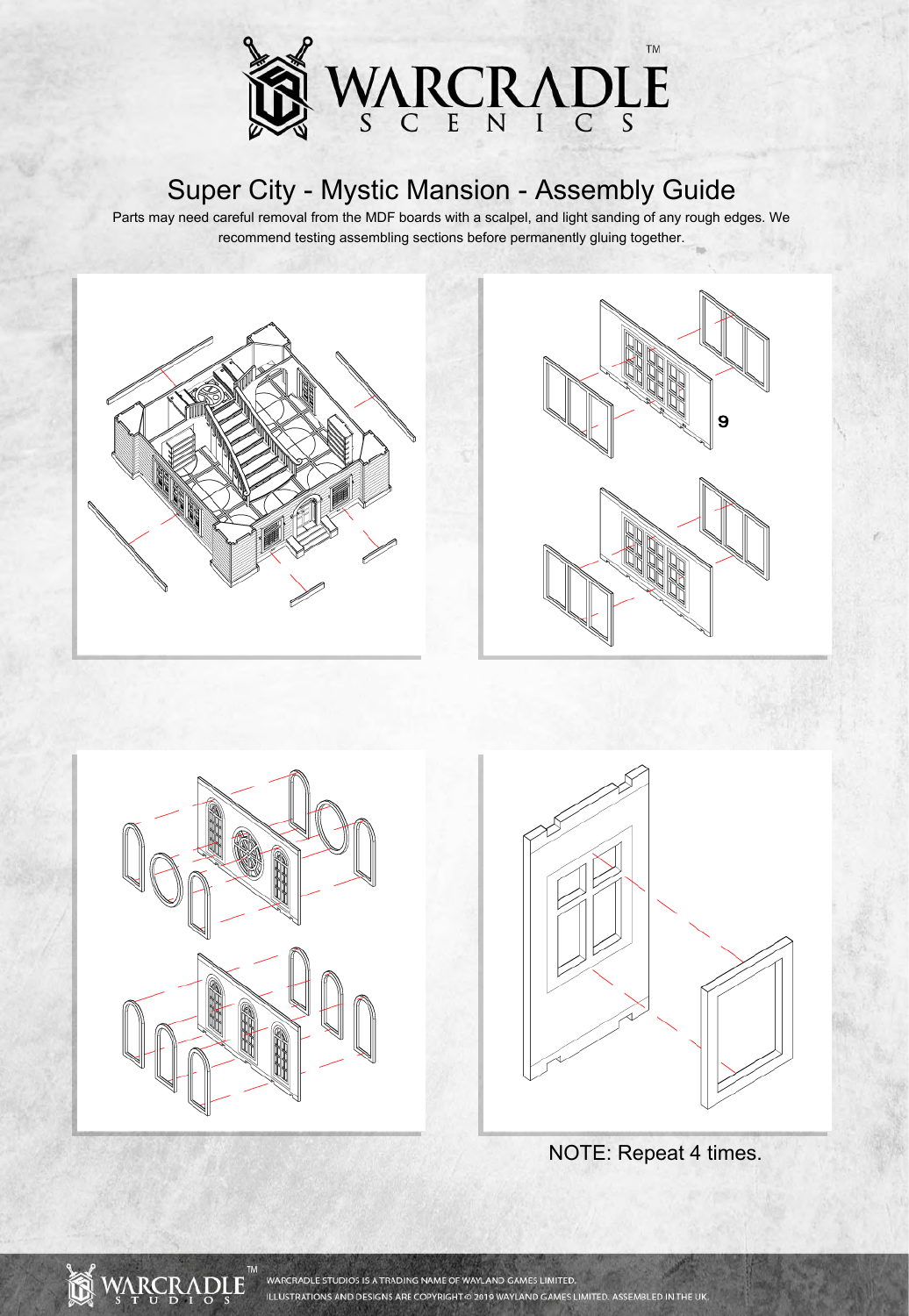![](_page_5_Picture_0.jpeg)

![](_page_5_Picture_3.jpeg)

![](_page_5_Picture_4.jpeg)

NOTE: Repeat for mirrored version.

![](_page_5_Picture_6.jpeg)

![](_page_5_Picture_7.jpeg)

![](_page_5_Picture_8.jpeg)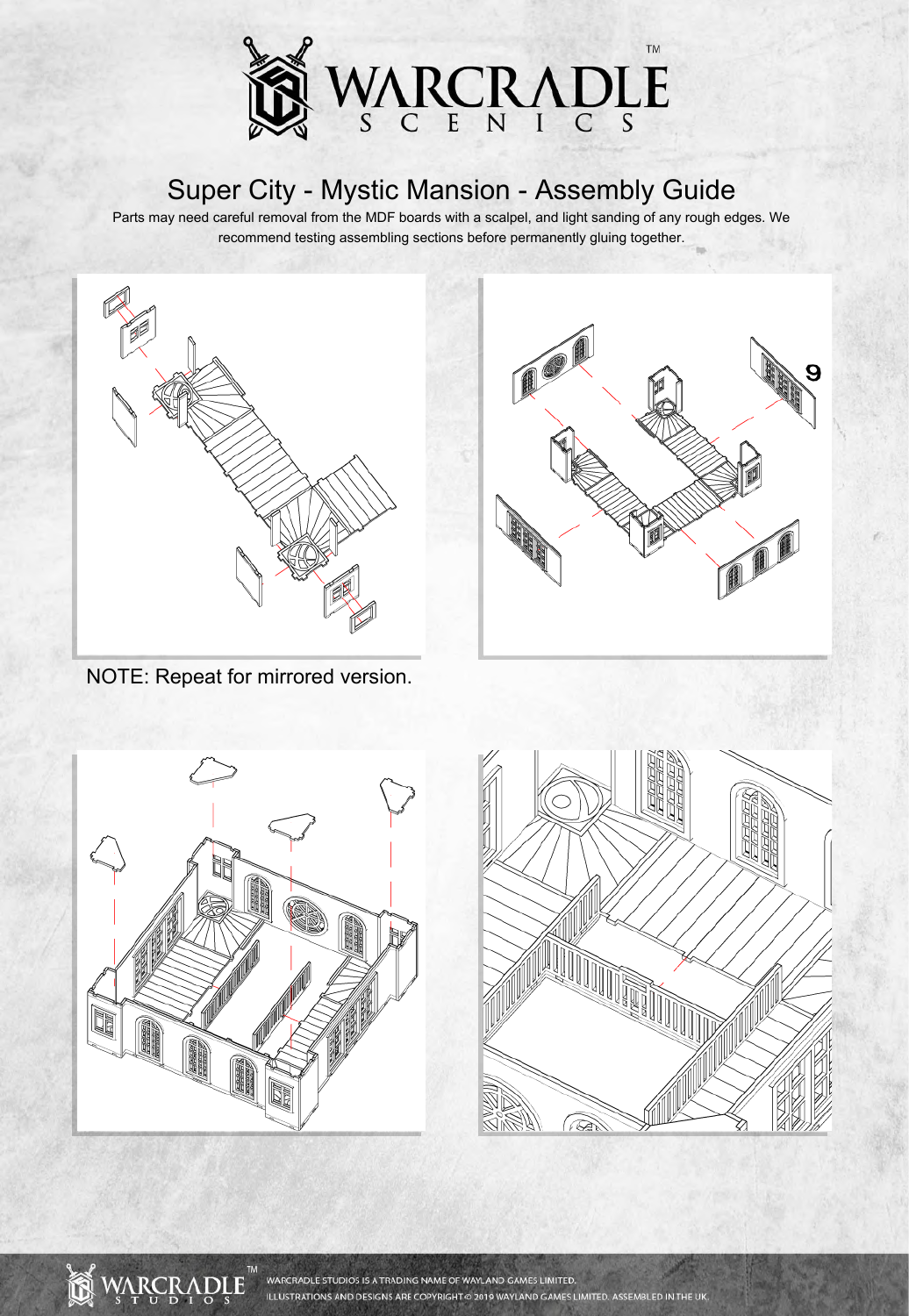![](_page_6_Picture_0.jpeg)

Parts may need careful removal from the MDF boards with a scalpel, and light sanding of any rough edges. We recommend testing assembling sections before permanently gluing together.

![](_page_6_Picture_3.jpeg)

![](_page_6_Picture_4.jpeg)

NOTE: Repeat on all 4 corners.

![](_page_6_Figure_6.jpeg)

![](_page_6_Picture_7.jpeg)

![](_page_6_Figure_8.jpeg)

![](_page_6_Picture_9.jpeg)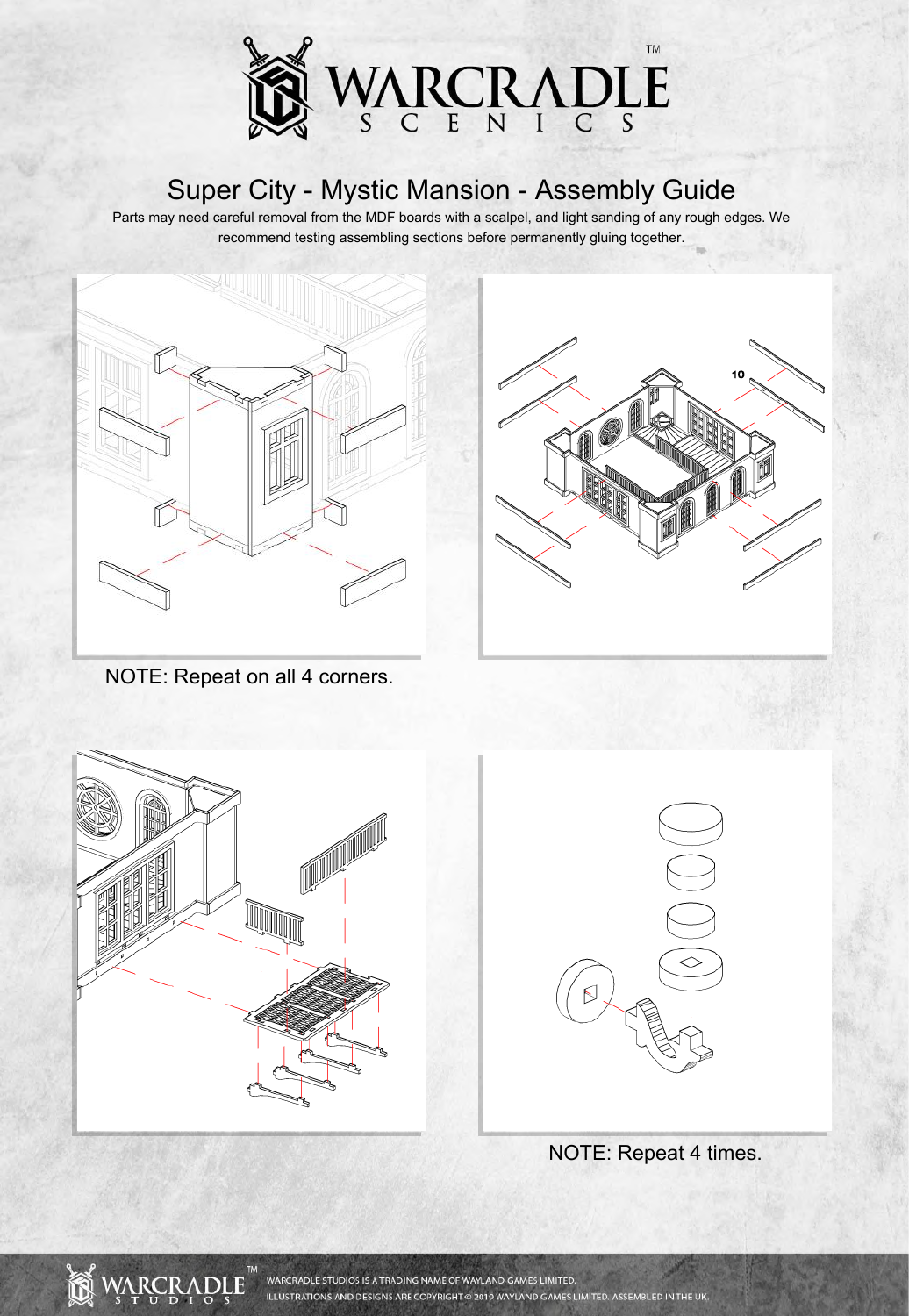![](_page_7_Picture_0.jpeg)

![](_page_7_Picture_3.jpeg)

NOTE: Lights can be glued where desired.

![](_page_7_Picture_5.jpeg)

![](_page_7_Picture_6.jpeg)

![](_page_7_Picture_7.jpeg)

![](_page_7_Picture_8.jpeg)

![](_page_7_Picture_9.jpeg)